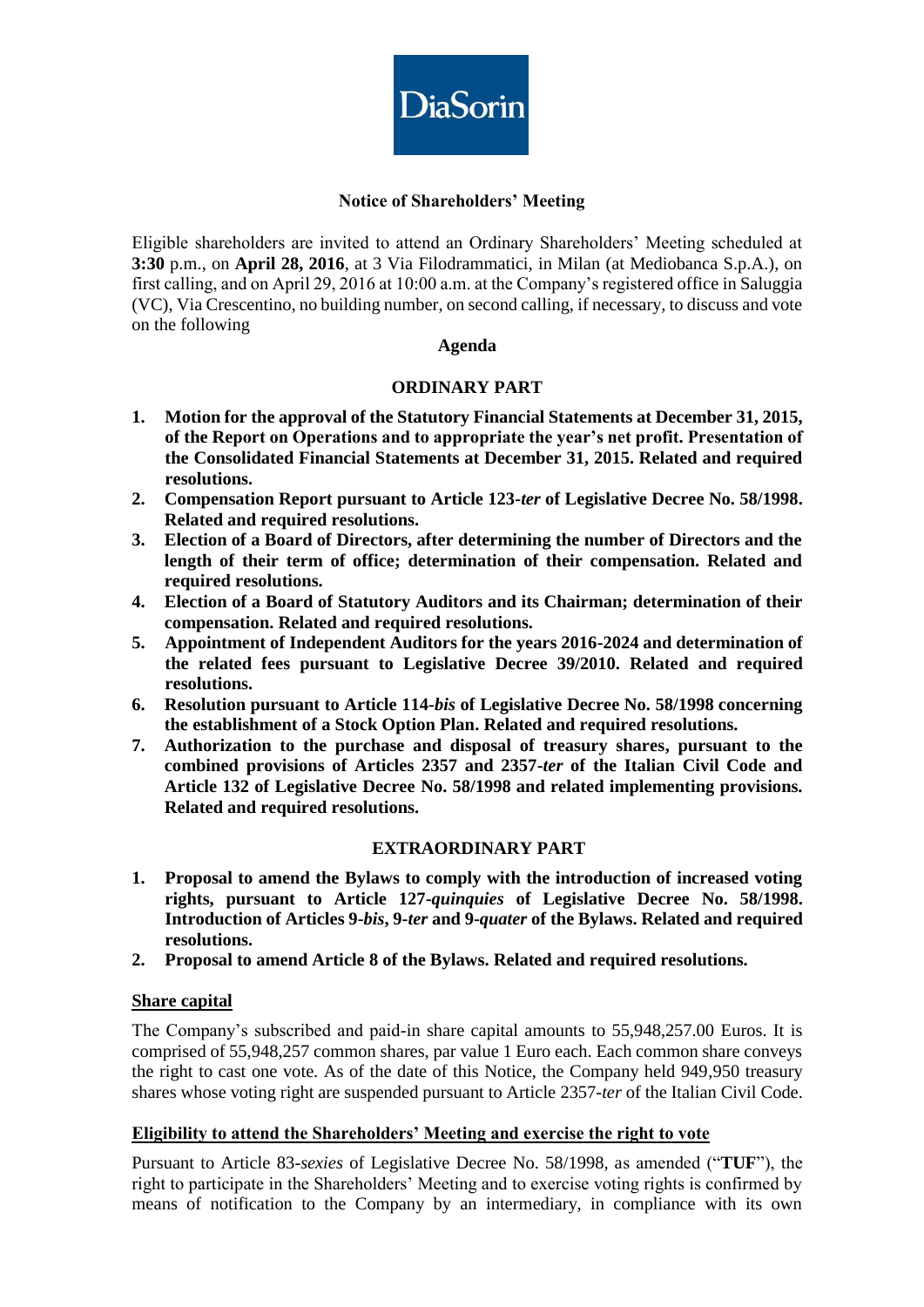accounting records, on behalf of the party who is entitled to the right to vote, based on evidence related to the close of the accounting day of the seventh stock market trading day prior to the date set for the Shareholders' Meeting on first calling, i.e. April 19, 2016 (record date). Any shareholders owning Company shares after the abovementioned date will not be eligible to attend and vote at the Shareholders' Meeting; the communication by the intermediary must be received by the Company by the end of the third stock market trading day prior to the date set for the Shareholders' Meeting on first calling (i.e. by April 25, 2016); nevertheless, shareholders shall be entitled to intervene and vote if the communications are received by the Company beyond this deadline, but prior to the beginning of the meeting proceedings.

The statutory restrictions and limitations notwithstanding, any shareholder who is eligible to attend the Shareholders' Meeting may be represented by a third party at the Meeting by means of a written proxy, with the option of using the proxy form available on the Company website [\(www.diasorin.com,](http://www.diasorin.com/) Section "Investors/Information for Shareholders/Shareholders meetings and board/2016"). The proxy may be notified to the Company by registered letter sent to the Company's registered office or by means of an electronic communication sent to the following certified e-mail address affarisocietari.pec@legal.diasorin.it.

The Company designated as the Shareholders' Representative, pursuant to Article 135 *undecies* of the TUF, the Società per Amministrazioni Fiduciarie "SPAFID S.p.A.," whom shareholders may appoint as their proxy agent by means of a written proxy for the items on the Meeting's Agenda. The proxy shall be granted by signing, with handwritten signature or qualified electronic signature or digital signature, in compliance with the current Italian regulations, the specific form available on the Company's website [\(www.diasorin.com,](http://www.diasorin.com/) Section "Investors/Information for Shareholders/Shareholders meetings and board/2016") or at the Company's registered office. The proxy shall be received in original by Spafid S.p.A. within the end of the day falling two stock market trading days before the date of the Shareholders' Meeting, also on calls subsequent to first one (i.e. by April 26, 2016, if the Shareholders' Meeting is held on first calling or by April 27, 2016, if the Shareholders' Meeting is held on second calling), together with a copy of a valid identification document of the Delegating Shareholder or, if the Delegating Shareholder is a legal entity, of the current duly empowered legal representative, together with appropriate documentation to certify qualification and powers: i) as for proxies with handwritten signature, by delivering or shipping them by courier or registered letter (Foro Buonaparte 10, 20121 Milano); ii) as for proxies with qualified electronic signature or digital signature, by certified email to the address assemblee@pec.spafid.it. Proxies granted to the Shareholders' Representative and the corresponding voting instructions may be revoked within the abovementioned deadlines. The proxy is not valid with reference to motions for which voting instructions were not received.

No postal or electronic voting procedures are envisaged.

## **Right to submit questions on the items in the Agenda**

Pursuant to Article 127-ter of the TUF, shareholders may submit questions about the items on the Agenda before the Shareholders' Meeting. Questions must be submitted in a letter addressed to DiaSorin S.p.A, Via Crescentino, no building No., 13040 Saluggia (VC), to the attention of the Corporate Legal Affairs Office, or by means of a certified e-mail sent to the following address: [affarisocietari.pec@legal.diasorin.it.](mailto:affarisocietari@diasorin.it) Only questions that are strictly pertinent to the items on the Meeting's Agenda will be accepted. Questions must be received by April 26, 2016, accompanied by the personal data of the shareholder (first and last name, or company name, place and date of birth and tax I.D. number) and the required communication by the intermediary proving the legitimacy of the exercise of such right. However, the certification is not required if the Company already received the intermediary's communication needed to attend the Shareholders' Meeting. The Company may answer questions either by publishing them on its website [\(www.diasorin.com,](http://www.diasorin.com/) Section "Investors/Information for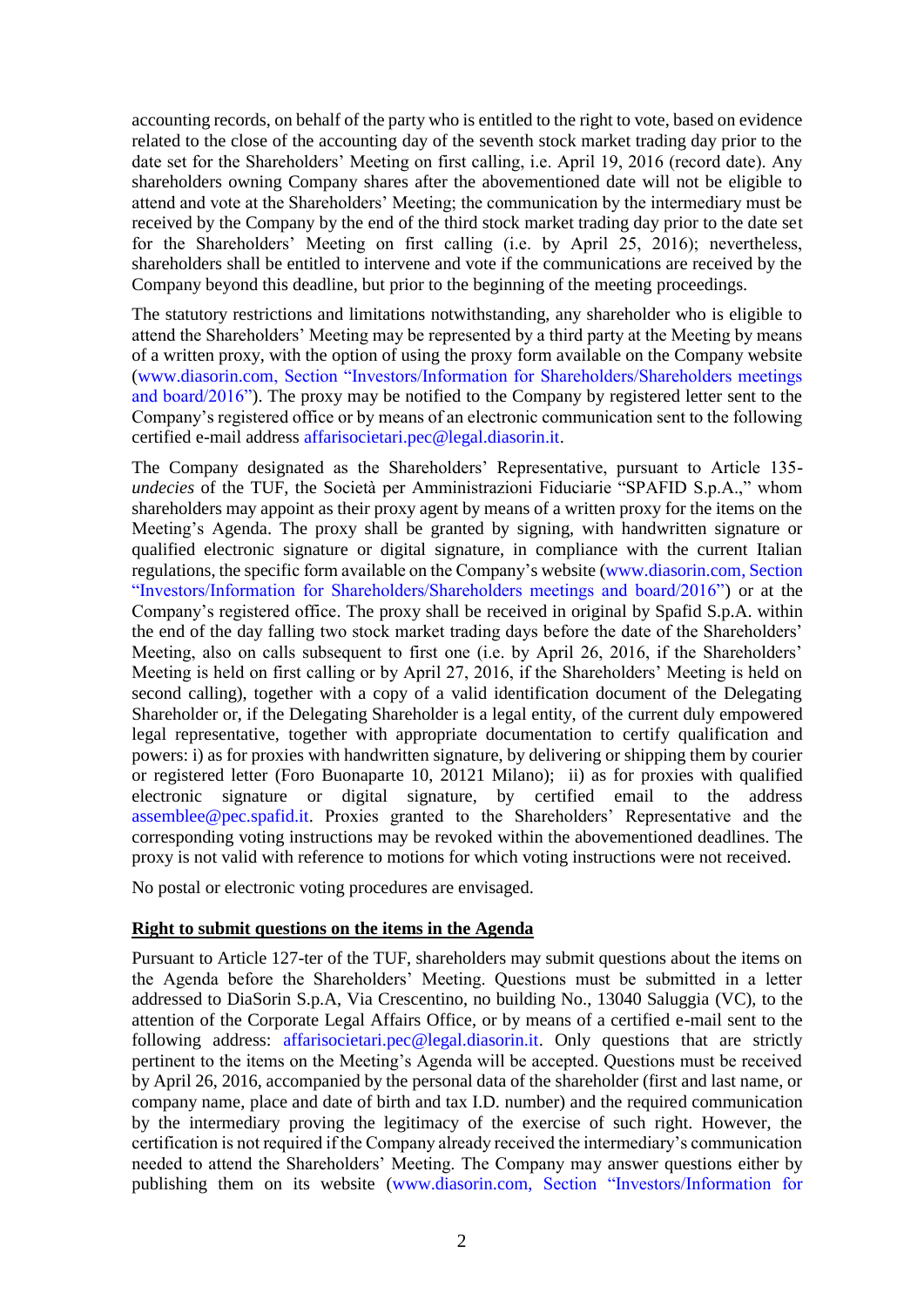Shareholders/Shareholders meeting and board/2016") or, at the latest, during the Shareholders' Meeting.

# **Right to amend and add motions to items in the Meeting's Agenda**

Pursuant to Article 126-*bis* of the TUF, shareholders who, individually or jointly, represent at least one-fortieth of the Company's share capital may request in writing, within 10 days from the publication of this Notice (i.e. by March 29, 2016 at 12:00 p.m., falling March 27 and 28, 2016 on a public holiday) that the Meeting's Agenda be amended, listing on their application the additional items or further motions to items already included in the Agenda that they are suggesting. Any additions made to the items on the Agenda of the Shareholders' Meeting as a result of such requests must be publicized in the same manner required for the publication of the Notice of Shareholders' Meeting, at least 15 days before the date of the Shareholders' Meeting (i.e. by April 13, 2016). Amendments are not allowed for items on the Agenda with regard to which, pursuant to law, the Shareholders' Meeting is required to vote upon a motion submitted by the Board of Directors or based on a draft or report prepared by the Board of Directors, other than those referred to in Article 125-*ter*, Paragraph 1, of the TUF. Amendments, delivered within the deadline and at the address mentioned above, must be sent to the Company by registered letter with return receipt or by an e-mail communication sent to the following certified email address: [affarisocietari.pec@legal.diasorin.it,](mailto:affarisocietari@diasorin.it) and they must be accompanied by a report on the items submitted for discussion. The right to exercise this right is attested by a communication to the Company by the qualified intermediary pursuant to Article 23, Paragraph 1, of the Regulation concerning centrally managed services, payment, guarantee systems and the related management companies adopted by Banca d'Italia and Consob on February 22, 2008, as subsequently amended, ("**Joint Regulations**") certifying the ownership of the shares by the requesting shareholders, valid as of the date of the request. The report by the requesting shareholders, along with any pertinent assessments by the relevant corporate boards, will be published at the same time as such additions to the agenda will be published.

## **Election of the Board of Directors**

Pursuant to Article 11 of the Bylaws, the Board of Directors, in compliance with the laws currently in force on gender balance, is elected on the basis of slates of candidates filed by shareholders in the manner described below. In the abovementioned slates, candidates must be listed and identified in consecutive order.

Only shareholders who, individually or jointly, represent the percentage established by legal or regulatory provisions have the right to submit lists. It should be noted that with resolution no. 19499 of January 28, 2016, CONSOB established that 1% of share capital is the minimum qualifying share for presentation of a list for the election of the Company's governance body.

Slates shall be filed at the Company's registered office in Via Crescentino (no building No), Saluggia, **by 12:00 p.m. on Monday, April 4, 2016** which is the twenty-fifth day prior to the date of the Shareholders' meeting in single call as one day is a holiday.

Slates for the election of the Board of Directors may be filed electronically by sending them to the certified email address [affarisocietari.pec@legal.diasorin.it.](mailto:affarisocietari@diasorin.it) If lists are submitted by certified e-mail, a copy of a valid identification document of those submitting it must also be sent.

Ownership of the required shareholding, pursuant to the above, for the purposes of submitting the list, is attested by sending to the Company, on the part of the intermediary qualified to keep the accounts of the communication provided for by Article 23 of the Joint Regulations, also after having filed the list, provided that this takes place at least twenty-one days before the date set for the Shareholders' Meeting in first call, i.e. on Thursday 7 April, 2016. Please note that ownership of the shareholding is determined having regard to the shares that are recorded in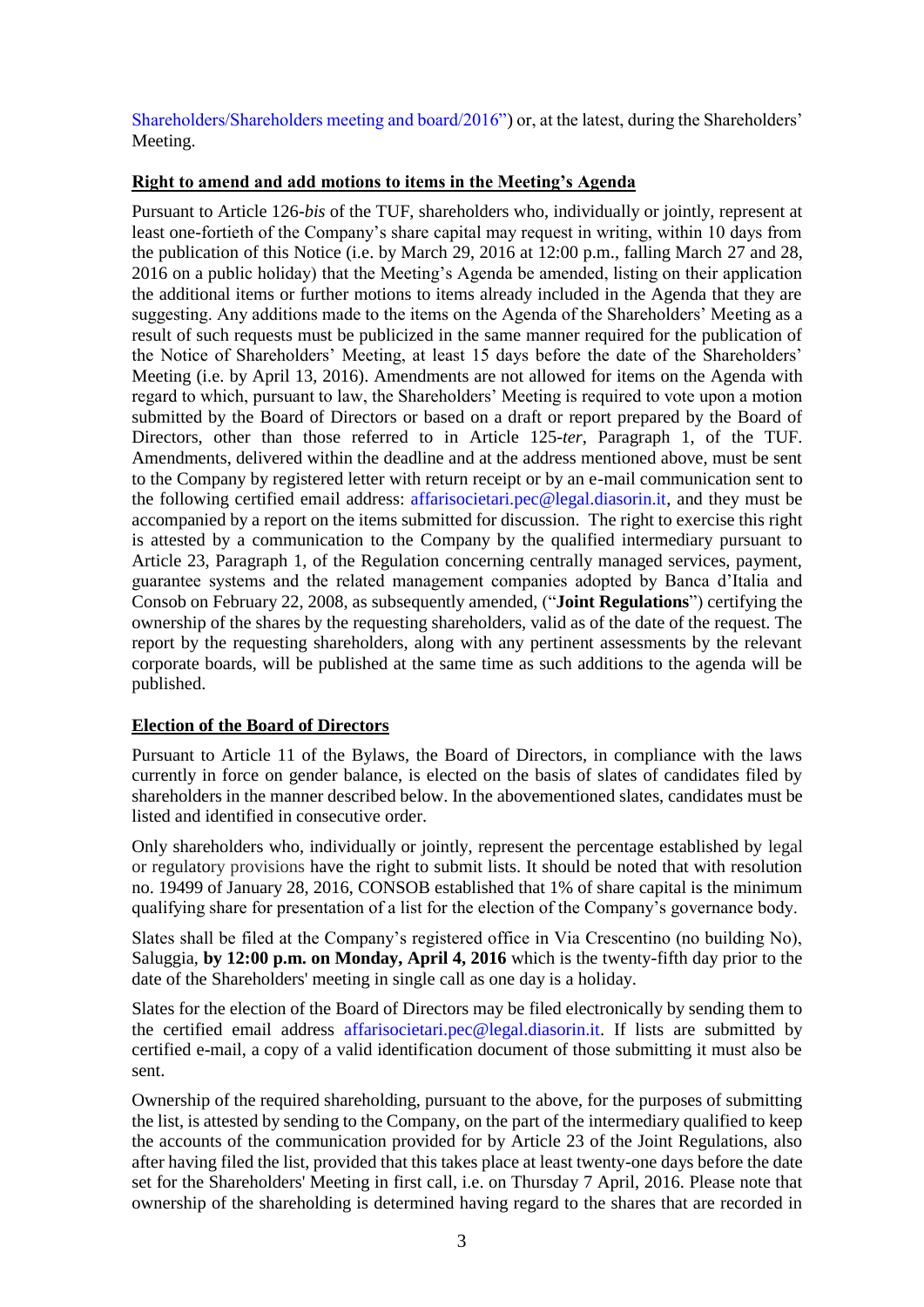the name of the Shareholder on the date on which the lists are filed with the Company.

Directors must meet the requirements envisaged by law and by the Company's Bylaws.

More detailed information about procedures, deadlines and documents required to file slates is provided in the item n. 3 of the ordinary part of the agenda and, generally, in applicable law provisions and in the Bylaws.

Slates filed in a manner that does not comply with the foregoing provisions shall be treated as if they were never filed.

The lists will also be subject to the forms of publicity prescribed by the laws and regulations currently in force. The lists shall be made available to the public at the Company's registered office, on the Company's website and by other means established by CONSOB regulations at least twenty-one days prior to the Shareholders' meeting (Thursday, April 7, 2016).

## **Election of the Board of Statutory Auditors**

Pursuant to Article 18 of the Bylaws, the Board of Statutory Auditors, in compliance with the laws currently in force on gender balance, is elected on the basis of slates of candidates filed by shareholders in the manner described below.

Only shareholders who, individually or jointly, represent the percentage established by legal or regulatory provisions have the right to submit lists. It should be noted that with resolution no. 19499 of January 28, 2016, CONSOB established that 1% of share capital is the minimum qualifying share for presentation of a list for the election of the Company's governance body.

Slates shall be filed at the Company's registered office in Via Crescentino (no building No), Saluggia, **by 12:00 p.m. on Monday, April 4, 2016** which is the twenty-fifth day prior to the date of the Shareholders' meeting in single call as one day is a holiday.

Slates for the election of the Board of Statutory Auditors may be filed electronically by sending them to the certified email address [affarisocietari.pec@legal.diasorin.it.](mailto:affarisocietari@diasorin.it) If lists are submitted by certified e-mail, a copy of a valid identification document of those submitting it must also be sent.

Pursuant to the provisions of Article 144-*sexies*, paragraph 5, of the Consob Regulation n. 11971/1999 (the **Issuers' Regulation)**, ownership of the required shareholding, pursuant to the above, for the purposes of submitting the list, is attested by sending to the Company, on the part of the intermediary qualified to keep the accounts of the communication provided for by Article 23 of the Joint Regulations, also after having filed the list, provided that this takes place at least twenty one days before the date set for the Shareholders' Meeting in first call, i.e. on Thursday 7 April, 2016. Please note that ownership of the shareholding is determined having regard to the shares that are recorded in the name of the Shareholder on the date on which the lists are filed with the Company.

If on the deadline for the submission of lists, as indicated above (Monday, April 4, 2016, 12:00 pm) only one list has been submitted, or the only lists submitted were by shareholders who have significant relations contemplated under the applicable statutory laws and regulations, lists may be presented up to the third (3) day after this date (pursuant to the provisions of Article 144-*sexies*, paragraph 5 of the Issuers' Regulation) i.e. by (and no later than) Thursday, April 7, 2016 at 12:00 pm ("**Extension of Deadline**"); in the case of an Extension of Deadline, the minimum threshold for presenting lists is reduced to one half, i.e. 0.5% of the share capital.

Statutory Auditors must the requirements envisaged by law and by the Bylaws.

More detailed information about procedures, deadlines and documents required to file slates is provided in the item n. 4 of the ordinary part of the Meeting's agenda and, generally, in applicable law provisions and in the Bylaws.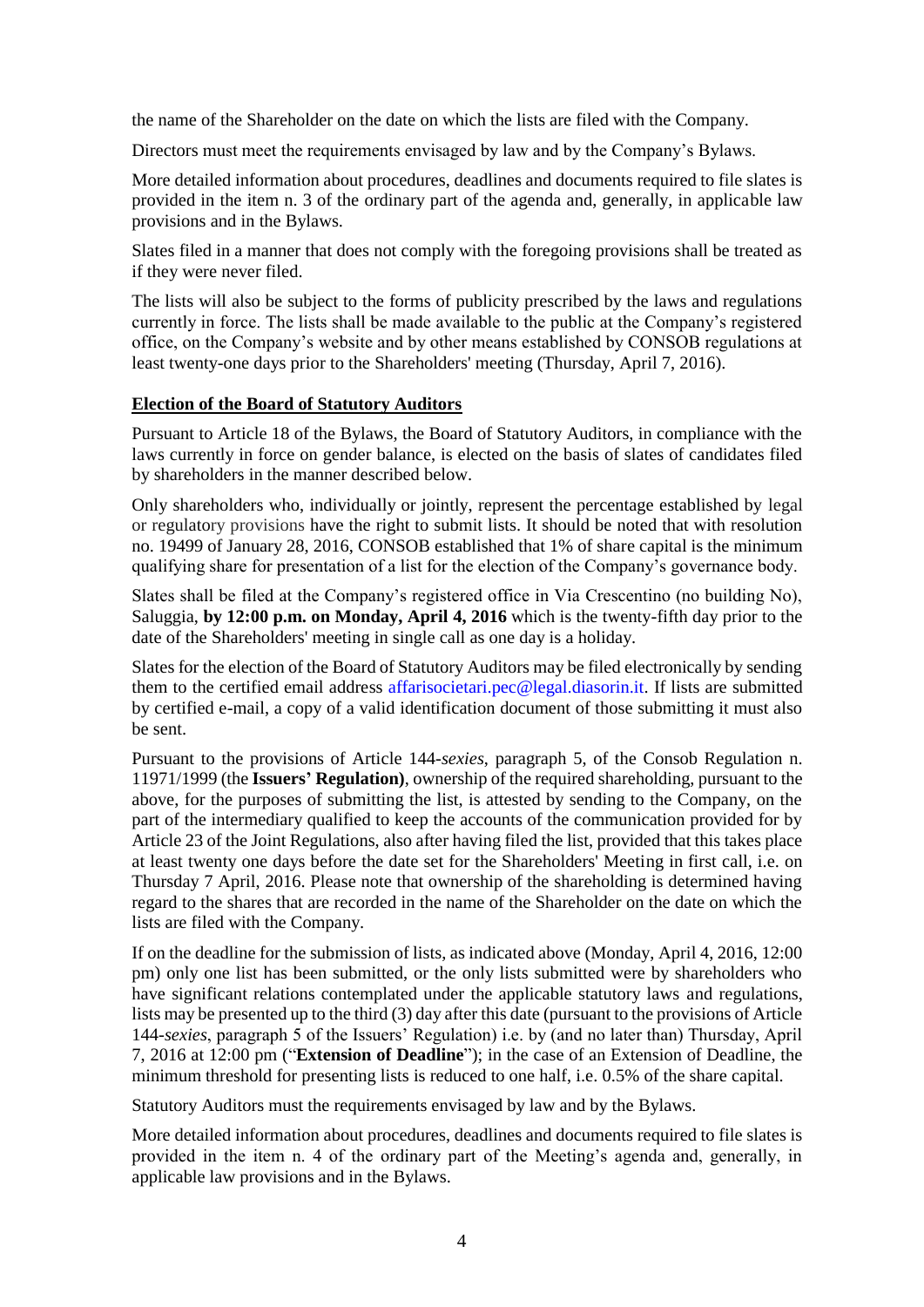Slates filed in a manner that does not comply with the foregoing provisions shall be treated as if they were never filed.

The lists will also be subject to the forms of publicity prescribed by the laws and regulations currently in force. The lists shall be made available to the public at the Company's registered office, on the Company's website and by other means established by CONSOB regulations at least twenty-one days prior to the Shareholders' meeting (Thursday, April 7, 2016).

However, in the event of an Extension of Deadline in accordance with Article 144-*sexies*, paragraph 5, of the Issuers' Regulation, the slates submitted for the appointment of the Board of Statutory Auditors will be made available to the public at the Company's registered office, on the Company's website and the other ways specified by CONSOB regulation after 12:00 pm on Thursday April 7, 2016 and no later than 6:00 pm of the same day. In case of an Extension of Deadline, eligible persons are requested to send to the Company the notice provided for in Article 23 of the Joint Regulation together with the lists and, however, by and no later than 6:00 pm on Thursday, April 7, 2016 so that these lists can be published.

\*\*\* \*\*\* \*\*\*

The documents pertaining to the Shareholders' Meeting will be made available to the public at the Company's registered office and on the Company's website (www.diasorin.com, Section "Investors/Information for shareholders/Shareholders' meeting and board/2016") according to the other procedures envisaged by Consob regulations:

- at least 40 days before the date of the Shareholders' Meeting on first calling, i.e. on March 18, 2016, the Reports and Motions for resolutions concerning the items no. 3 and no. 4 in the ordinary part of the agenda;
- at least 30 days before the date of the Shareholders' Meeting on first calling, i.e. on March 29, 2016, the Report and Motions for resolutions concerning th.e items no. 1, no. 2, no. 5, no. 6 and no. 7 in the ordinary part of the agenda, and the information disclosed in accordance with Article 84-*bis* of the Issuers' Regulation;
- at least 21 days before the date of Shareholders' Meeting on first calling, i.e. on April 7, 2016:
	- The Annual Financial Report as at December 31, 2015 pursuant to Article 154-*ter* of the TUF (including the draft of Statutory Financial Statements and the Consolidated Financial Statements at December 31, 2015, the Report on Operations, the Annual Corporate Governance Report and the certifications and reports provided by law);
	- The Compensation Report pursuant to Article123-*ter* of the TUF and Article 84 *quater* of the Issuers' Regulation;
	- the Reports concerning the items no.1 and no. 2 in the extraordinary part of the agenda;
	- slates of candidates for the election of the Board of Directors and the Board of Statutory Auditors filed by Shareholders' in compliance with applicable provisions;
- at least 15 days before the date of the Shareholders' Meeting on first calling (i.e. by April 13, 2016) the documents required by Article 77, paragraph 2-*bis* of the Issuers' Regulation and by Article 36, paragraph 1, lett. A) of the Regulations of the Markets adopted with CONSOB Resolution No. 16191/2007 will be filed, with the warning that such filing shall take place only at the Company's registered office.

Shareholders are entitled to receive a copy of these documents.